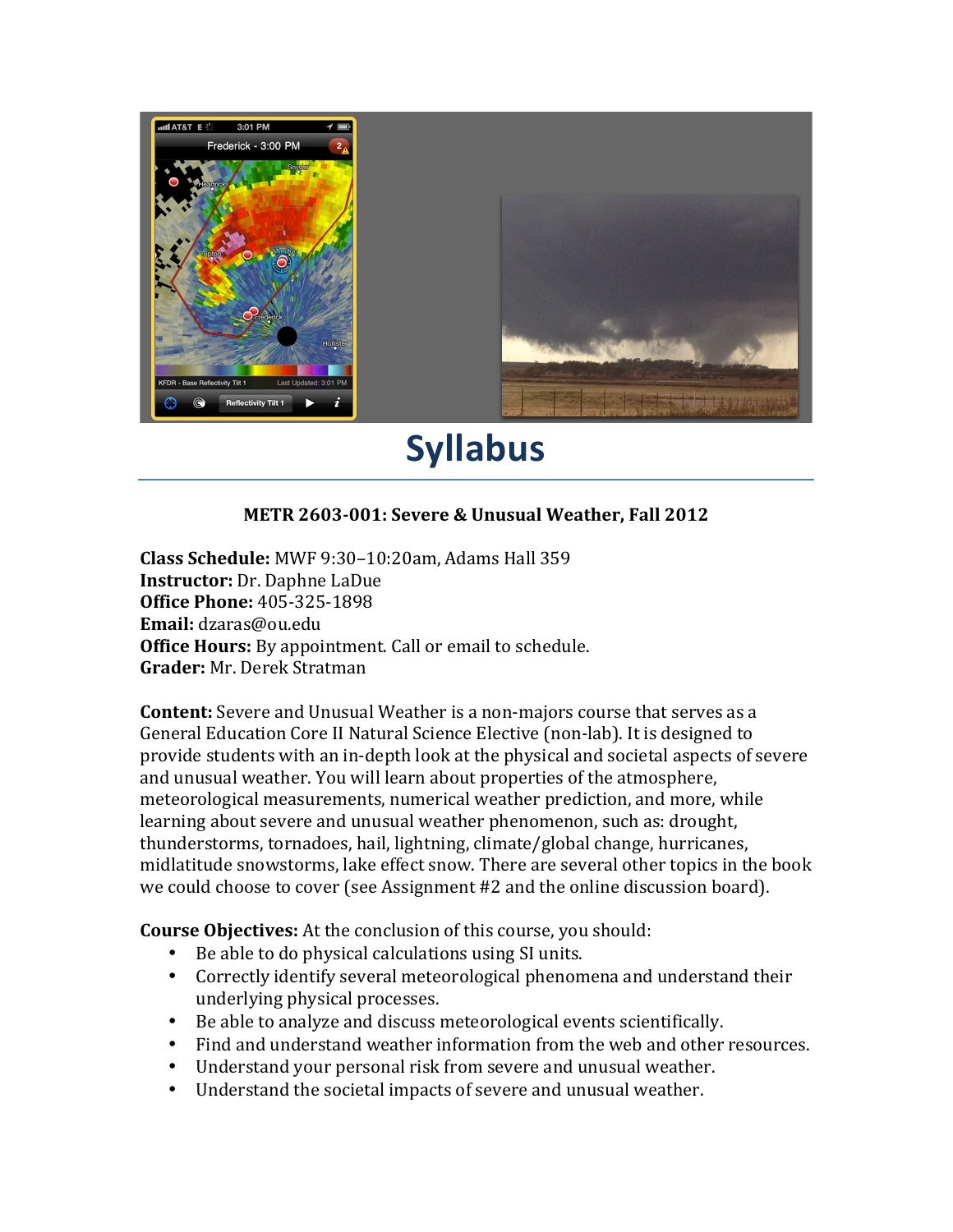**Required Textbook:** Rauber, Robert M., John E. Walsh, and Donna J. Charlevoix. *Severe and Hazardous Weather: An Introduction to High-Impact Meteorology* (4th ed.), Kendall/Hunt, 2012.

## **Supplemental Web Material:**

- Course documents and grades will be disseminated through the OU online course management system, Desire2Learn (D2L): http://learn.ou.edu.
- The publisher maintains a website with a great deal of additional material. Use the code in the front cover of your book to access the online material.

**Structure of the Course:** There are some important things to know about how this class will be taught:

1. We are going to use elements of what's called a flipped classroom  $(http://youtu.be/ojiebVw8O0g)$ . For many subjects, video snippets of lectures will be posted online. You will be expected to use those *outside* of class, and look at them at least once *before* the class in which we use the material. For the class meetings, we will then use our time together to process the information and apply it. It is your job to make sure you understand the things we do in class. If you actively participate you should be well prepared for exams.

2. We are going to mimic how you might approach learning a new topic in real life. If you were interested in learning about tornadoes, would you start by learning about basic properties of the atmosphere? Probably not, but you would quickly realize you need to understand some properties of the atmosphere in order to understand tornadoes. Here is an analogy: in most classes you build your knowledge brick by brick, from the ground (the basics) up. What we will do is start with the brick wall, and deconstruct it in order to understand it. Our society is technologically advanced, having reaped the benefits of our advancements and understanding of science topics (among other things). This strategy will not only help you build some effective learning strategies, it will also help you develop skills to keep up with our rapidly advancing world.

3. You will take ownership of your learning. You will help determine what aspects of our topics we spend time covering in class, as opposed to things you learn on your own. This process begins right away with Assignment #2. Take time with that assignment to be sure we use our classroom time wisely!

## **Special Course Activities:**

1. Peer Review: We will mock the peer review process that scientific papers go through before they are published. With first-hand experience, you will better appreciate a key process of science.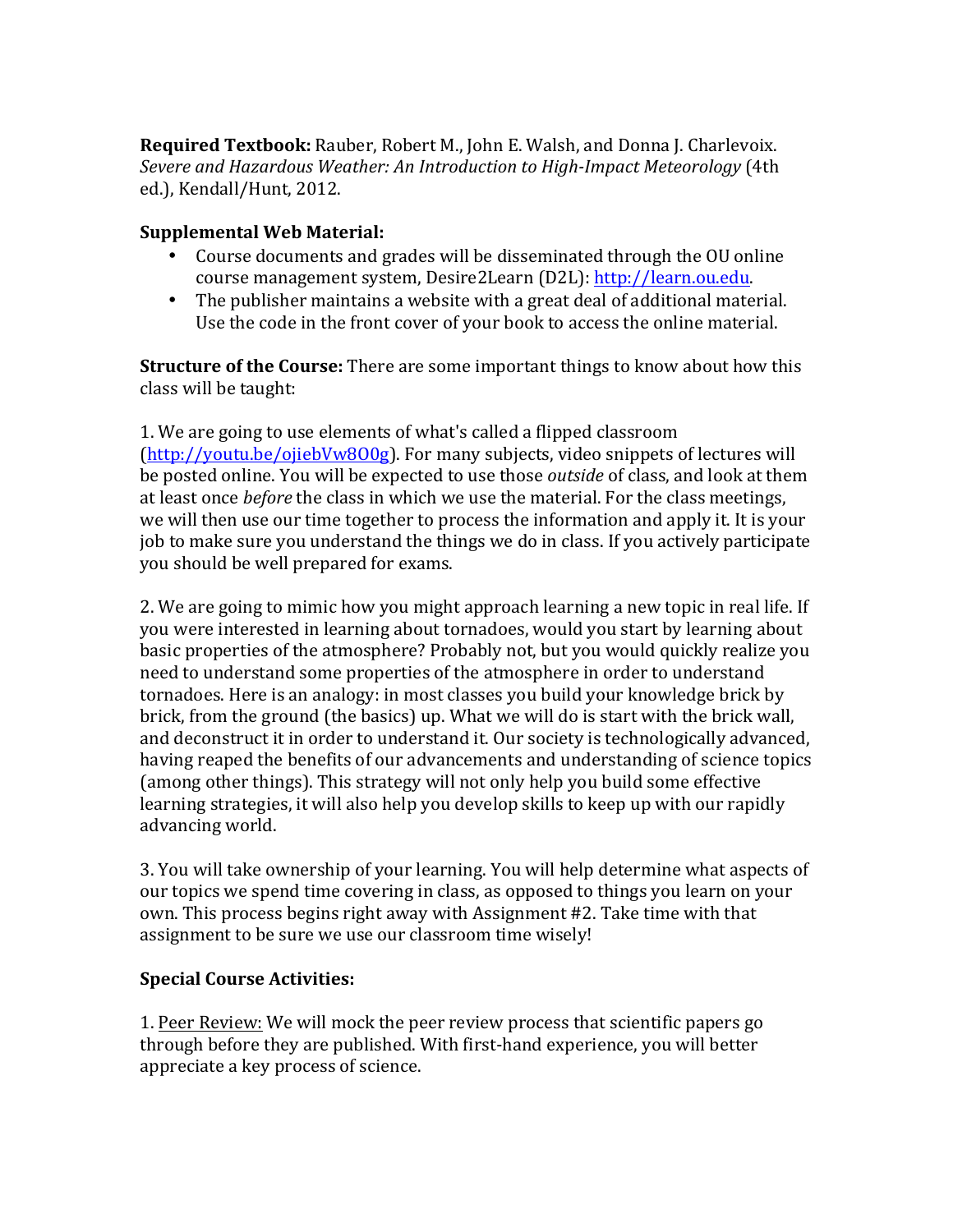2. Team Teaching: I will seek volunteer groups of three to teach particular portions of chapters. This is because a) you learn more deeply when you know you have to teach someone else, b) you sometimes learn best from your peers, c) it is an opportunity for reflection upon—and creativity in—how to facilitate learning. You will better understand your own learning strategies.

3. Team Answers: Similar to #2, but shorter. I will ask teams of three (that I assign) to come forward to solve a problem or conduct a demonstration.

| Grading:                     |                          |                             |
|------------------------------|--------------------------|-----------------------------|
| Exams $(3)$                  | 30% --- 30% exams        |                             |
| Team answers (in-class work) | 20%                      |                             |
| Team teaching                | $20\% - 40\%$ group work |                             |
| Peer review exercise         | 10\%                     |                             |
| Assignments                  |                          | 20% --- 30% individual work |
| <b>Grading Scale:</b>        | A                        | $100 - 90\%$                |
|                              | B                        | $89 - 80\%$                 |
|                              | C                        | $79 - 70%$                  |
|                              | D                        | $69 - 60%$                  |
|                              | F                        | $<60\%$                     |
|                              |                          |                             |

**Exams:** Exam dates will be announced at least one week ahead. Target dates are: end of September, end of October, and the final exam. No make-up exams or quizzes will be given. The only exceptions to missing more than one exam or quiz without significantly impacting your grade will be: (1) serious medical condition (illness or injury) of you or an immediate family member;  $(2)$  University excused absence;  $(3)$ jury duty; (4) religious observance; or (5) military orders. Only in such instances will an exam or quiz be rescheduled, depending on the best interests of the student. Appropriate documentation *must* accompany any excused absence from an exam or quiz.

**Assignments:** Assignments must be turned in by the beginning of class on the assigned due date. The only possible exceptions are the same as those for exams. An assignment that is up to 24 hours late will only receive half credit. An assignment that is more than 24 hours late will receive a score of 0. Remember, you can turn assignments in early!

**Attendance:** You are expected to attend every class session. Daily in-class activities are a key portion of your class grade. The material learned in one class is connected to other material learned in the class on other days. We will be deepening our understanding of concepts throughout the semester.

**Absence for Religious Observance:** It is the policy of the University to excuse absences of students that result from religious observances and to provide without penalty for the rescheduling of examinations and additional required class work